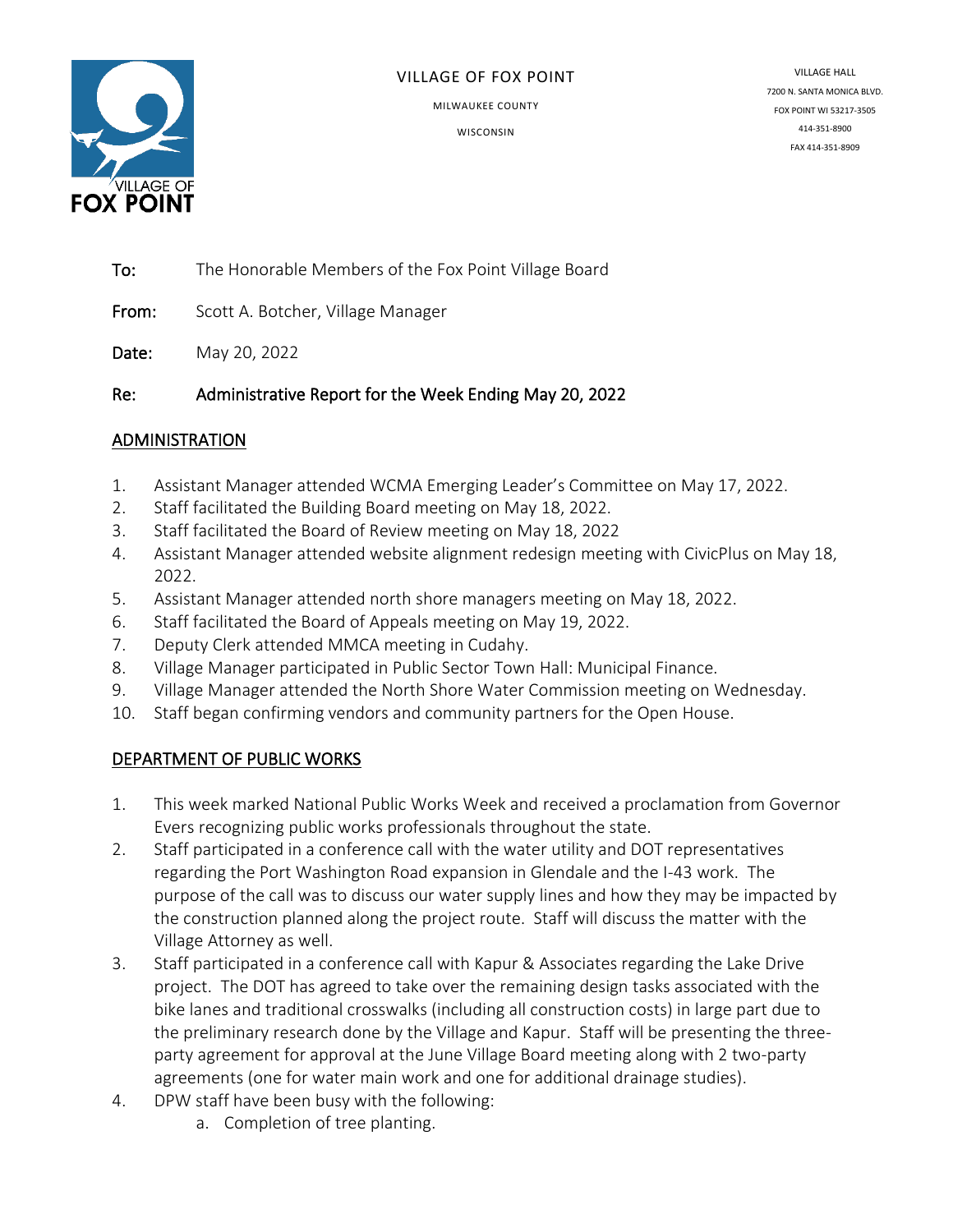- b. Performing water main restorations (soft restorations asphalt patches will occur at a later date).
- c. Normal activities including yard waste, mowing and trimming.
- d. Setting up and cleaning after pavilion rentals.
- 5. DPW staff erected the signs for the Fox Point Village Open House.
- 6. Staff in the shop have been busy with PM's on the backhoe loader, truck 20, and scooters.
- 7. Water utility staff finished the replacement of the hydrant on Holly Court and spoke with representatives of We Energies as a gas main was hit (later determined to be an abandoned main) during the work, replaced a water meter at a property on Lombardy, monitored the patch performed on the path on Port Washington Road near the retention basin as it has settled considerably, and reviewed the DOT I-43 documents for any potential conflicts with our infrastructure.

# POLICE DEPARTMENT

- 1. Staff presented the annual report and provided an update on the state of the Department to the board of Police Commissioners.
- 2. Officers investigated a report of criminal damage to property after a resident reported that an unknown person damaged the mailbox and post. The officer canvassed the area for video surveillance evidence.
- 3. Officers provided assistance to a resident that is receiving harassing messages through social media. The officer assisted the resident with methods to block the sender and advised them to avoid contact since this has not escalated to the level of a crime.
- 4. Officers responded with North Shore Fire Rescue for a possible overdose after a subject consumed large quantities of prescription medication. The subject was transported to the hospital for evaluation and was subsequently placed in protective custody by the officer pending a mental health evaluation.
- 5. Officers responded to a roll-over motor vehicle crash after a vehicle left the roadway and struck a tree. The driver was extricated from the vehicle by North Shore Fire Rescue and transported to the hospital for evaluation and treatment. The officers documented the accident and completed an investigation for relevant traffic violations.
- 6. Officers responded to a report of a fight that was not in progress. The officer determined that a verbal argument between three people had escalated and become physical when two parties punched a third subject in the face. The aggressors left the scene prior to the call being placed to the police. The officer's investigation led to the arrest of all three parties. Citations were issued for disorderly conduct and battery.
- 7. Officers responded to assist Brown Deer police with scene security and safety after an officer attempted to arrest a person at Brown Deer Lanes who resisted arrest and a crowd started to form around the incident.
- 8. Officer Wiesmueller completed safety training for the students at Stormonth Elementary that included age-appropriate material on proper bicycle riding, pedestrian safety, and requesting emergency services through 911.
- 9. Officers responded to mediate a dispute after a tow truck driver removed a vehicle for repossession. The tow company removed the wrong vehicle after the resident had moved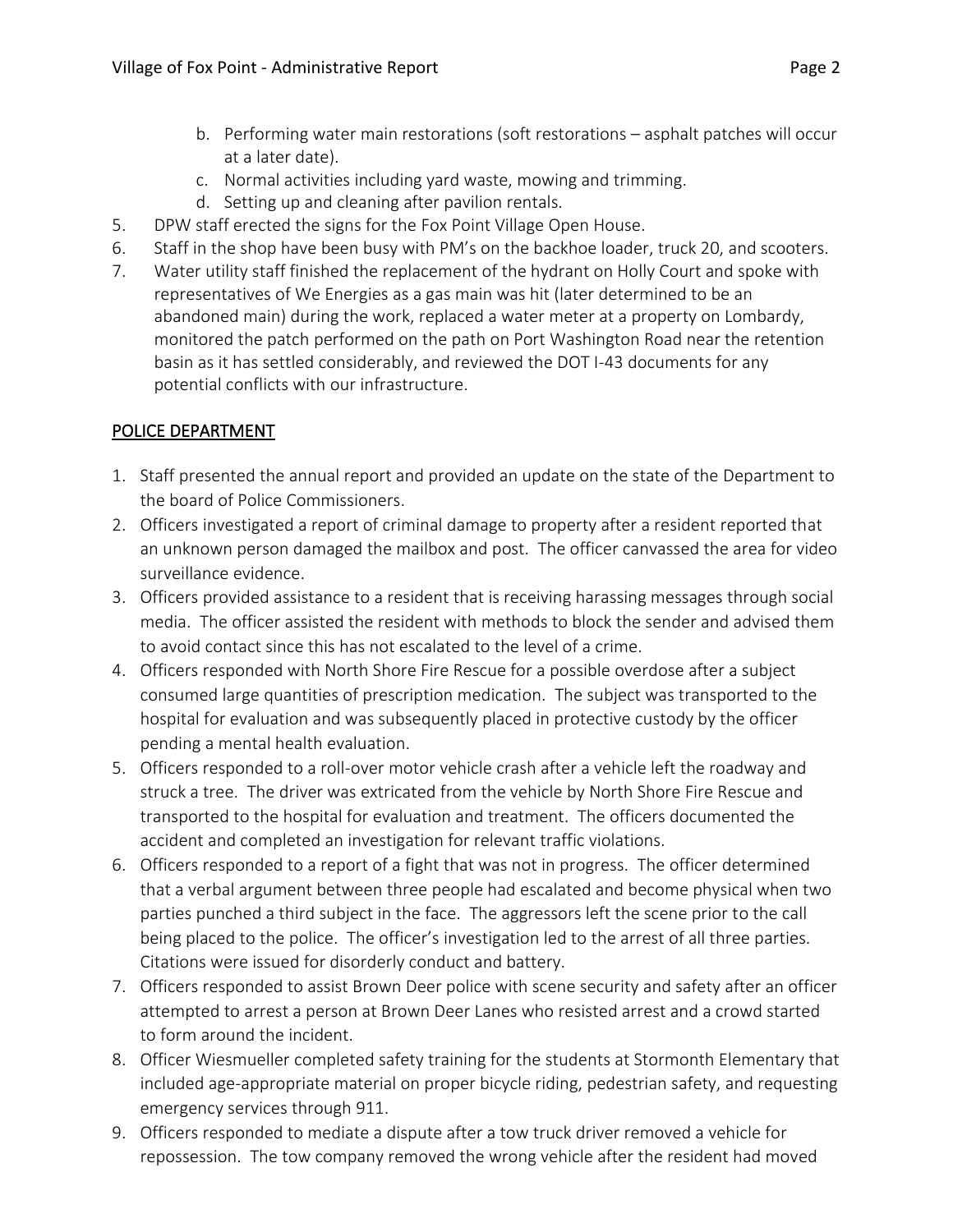the license plates to another similar vehicle and concealed the VIN number to the vehicle. The officer provided assistance to all parties involved and counseled the vehicle owner regarding the registration violations.

*10.* Officers responded to several solicitor complaints regarding unregistered solicitors. *Residents are reminded that they can ask to see the village issued permit for all solicitors and may post a no soliciting sign if they do not wish to be contacted. Solicitors can be fined for violating our ordinance and permit holders may be denied a future permit or have the current permit revoked.* 

### NORTH SHORE FIRE DEPARTMENT

Thank you to the [Brown Deer Junior Woman's Club](https://r20.rs6.net/tn.jsp?f=0015IDaVjTEB4VzHdoy3y_2fg-SQcsO6QNQbt03vfCIdVNZYZahDfrVzo9pETtJZ-jvqyhyQLLZYbs9t_lN0nEXFqeZOFjsbeNiPLQ-J2FsRxnjBim6Cp7kP-N9okVtqc8XlDvGupjOCrTkgfrlRWbynfVdv_f5jYojLP1qaXpfjb8=&c=nYp3_QtLCT14PQZ9AnRgbjP4OlpNCRPTF9QETz71-99HSgKQPJch4Q==&ch=Wvugsiw_WDIL5NF7pfAFZFHwUZ5t8qDlzvF-q9L2IZ3gCmSiaWujCw==) for their donation of \$500 to assist in purchasing of pediatric EMS supplies. Chief Whitaker accepted the donation at the Village of Brown Deer Board Meeting on Monday evening. The Club has annually supported the Department with donations.

The City of Mequon and Village of Thiensville have both approved a fire department consolidation agreement effective January 1, 2023. Congratulations to our neighbors to the north on seeing the value of joint fire departments from both a service and fiscal perspective.

Nine new Firefighter/EMT recruits are finishing their third week of training.

The Department, in cooperation with the North Shore Health Department and Bayside Communications Center hosted a Newly Elected Officials Orientation on Thursday evening. The one-hour session provided information on each of the agencies, their governance structure and operations. The event was recorded and is available for other elected officials who may not have been able to attend. Please contact Chief Whitaker if you are interested in viewing the recording.

### NORTH SHORE HEALTH DEPARTMENT

### **NSHD Healthy Highlight 5/18/22: Mental Health Awareness Month**

#### **May is Mental Health Awareness Month.**

**Community Advocates** has a great [Mental Health and Wellness Resource Guide.](https://www.nshealthdept.org/Portals/NsHealthDept.org/MHAT%20resource%20guide%20FINAL_3_22_22.pdf) It is a directory of resources for behavioral health, treatment, support groups and more for Milwaukee County residents that was updated March 2022.

Learn more about mental health and resources available in Wisconsin: [www.dhs.wisconsin.gov/mh](https://www.dhs.wisconsin.gov/mh/dcindex.htm)

### **Older Americans Month –** *Aging in Place*

Data from a 2021 study from AARP shows that 77% of adults over 50 would prefer to grow older in their current home rather than move to an assisted living or long-term care facility. This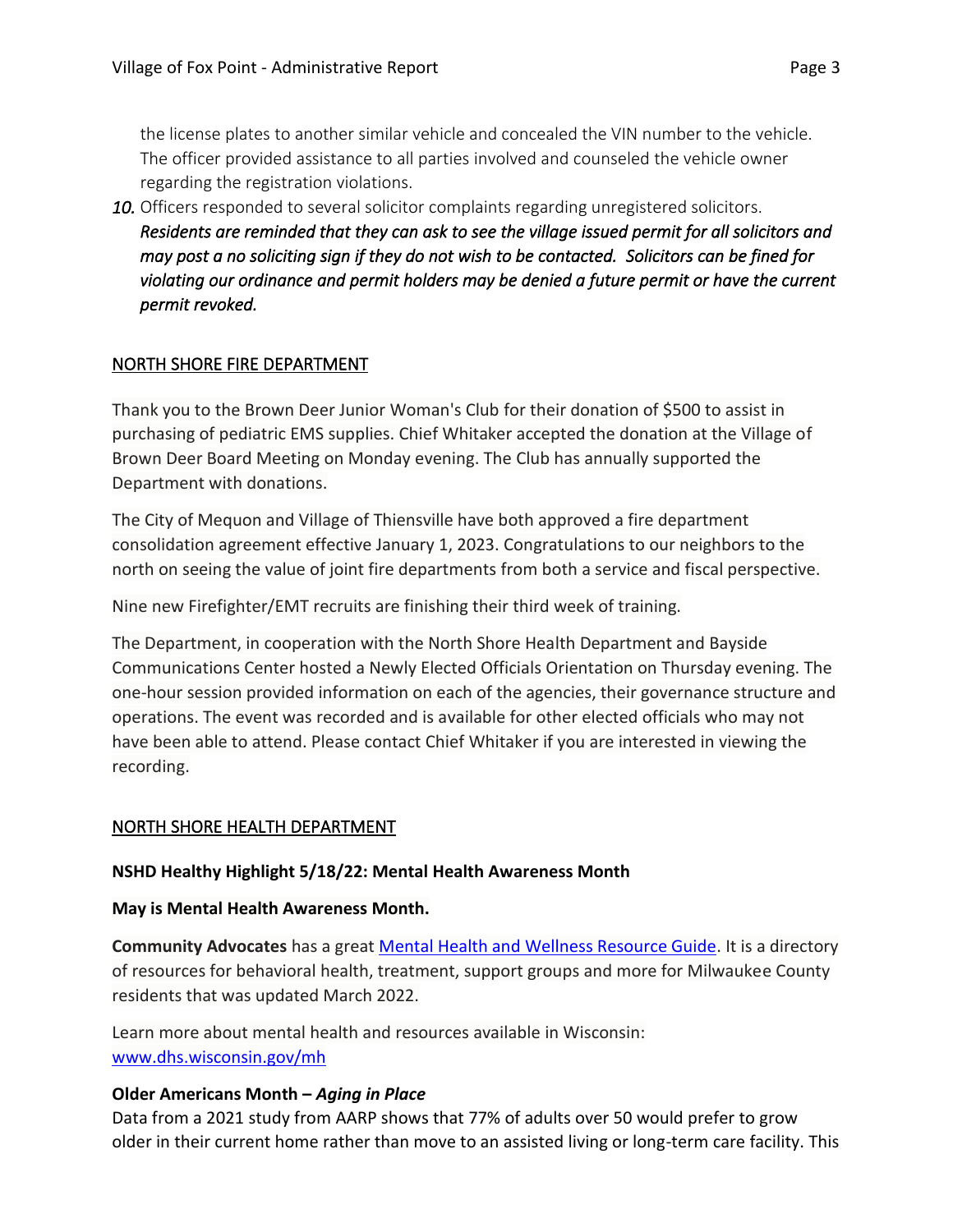is known as "aging in place." Older adults who age in place are happier and more independent. They also remain more socially engaged in their communities because they have access to the resources and social networks of their choice. If you're one of the 77% of people who want to age in place, you can find resources for programs and services available in Wisconsin to help you. Visit [dhs.wisconsin.gov/aging](https://www.dhs.wisconsin.gov/aging/index.htm?fbclid=IwAR0h6Rs30AisurUqVMkaoriUXw1H28TOQt0eDZC6iVtzrTnegkwhFFfQ_H0) to get started.

### **IMMUNIZATIONS (APPOINTMENT REQUIRED)**:

We provide vaccinations for individuals who are underinsured or uninsured, including infant and child routine immunizations and those required for school.

Please call 414-371-2980 to find out what vaccines we have available and to make an appointment:

### **Shorewood Office**

4th Wednesday of the month • 7:30-9am

*If these days/times do not work for you, we will do our best to accommodate you at another time.*

### **UPCOMING BLOOD PRESSURE SCREENING (WALK-IN – NO APPOINTMENT):**

- **NSHD Shorewood Office:**2010 E Shorewood Blvd. 4th Wednesday of the month from 3:30 p.m. to 4:30 p.m.
- **Lois & Tom Dolan Community Center:** 4355 W. Bradley Rd, Brown Deer. 1st Wednesday of the month from 12:30 p.m. - 1:15 p.m. *Wednesday, June 1* is the next blood pressure clinic at Dolan Community Center. There is no clinic in July or August. They will resume in the fall: Sep 7, Oct 5, Nov 2, Dec 7.

*Please visit our website for up-to-date information about BP Screenings: [www.nshealthdept.org/Clinics](https://www.nshealthdept.org/Clinics.aspx)*

Tuesday, May 31st from 9am-11am in Brown Deer **Please call 414-371-2980 to schedule an appointment.**

**We highly recommend Health Connections if you need a COVID-19 booster.** They have a tent set up in Lincoln Park **through May 21** and have plenty of availability. No appointment necessary.

# **COVID-19: Testing Support for Camps**

Wisconsin DHS is pleased to support COVID-19 testing in recreational, educational, and day camps. Free and convenient COVID-19 testing services are available for camps:

• COVID-19 testing is free of charge. COVID-19 testing supplies, specimen transport, diagnostics & reporting are available to camps.